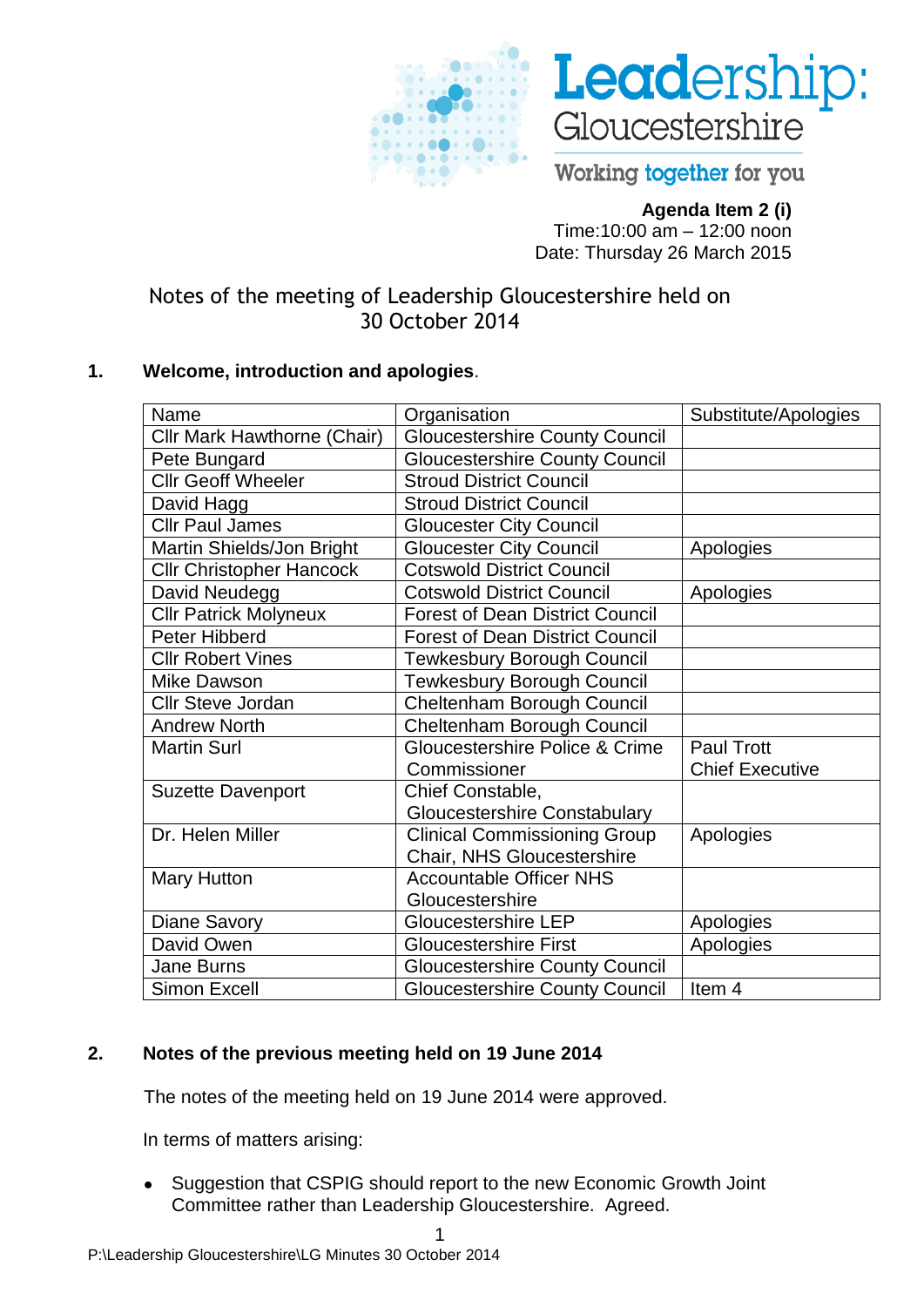- Outcome from Community Engagement meeting will be reported back under items 6 and 7.
- Domestic Homicide Review a more detailed report back on what action is being taken to be circulated. **(Action: Jane Burns).**

## **3. GCC Meeting the Challenge – together we can**

Pete Bungard gave a presentation on the County Council's emerging strategy for the next few years. (Copy of slides attached).

The context is a funding gap of approximately £75m million over a three year period. This is a combination of anticipated grant/central government funding reductions and new pressures, including demographic growth. GCC is building in its initial Meeting the Challenge Strategy which focussed on efficiencies and "supply side" reductions. The difference with the new strategy was a recognition of the need for demand management. This included diverting potential service users away from Council interventions.

GCC had conducted a major public engagement exercise which had given very strong support for the direction of travel.

The mandate is being translated into a number of policies to sit alongside a new draft Council Strategy. The policies included Active Individuals and Active Communities. The next phase of engagement and consultation was taking place. Partners' views were very much welcomed.

Discussions focussed on the inter-dependencies/inter-relationships between the County Council's proposals and those of other public sector partners. There were concerns around the risk of cost shunting, the need for different approaches in different areas, misaligned timescales and the potential to overload/confuse community groups and the public.

A suggestion was made around the potential to invest in community capacity building and help secure demand management savings. Those agencies spending money are not necessarily those who would benefit from savings in the system. Reference was made to the total public sector spend and whether we could look more creatively and collectively at the challenges everyone faced.

Mark Hawthorne reported that a number of councils had taken up his invitation to discuss MTC in more detail. He extended the invitation to all Leadership Gloucestershire partners.

Agreed actions:

- (1) LG members to consider whether they would like to invite GCC to discuss the Meeting the Challenge proposals in more details**. (Action: All).**
- (2) GCC to consider the opportunities for investment in the system in order to release savings. **(Action: Jane Burns).**

 $\mathfrak{D}$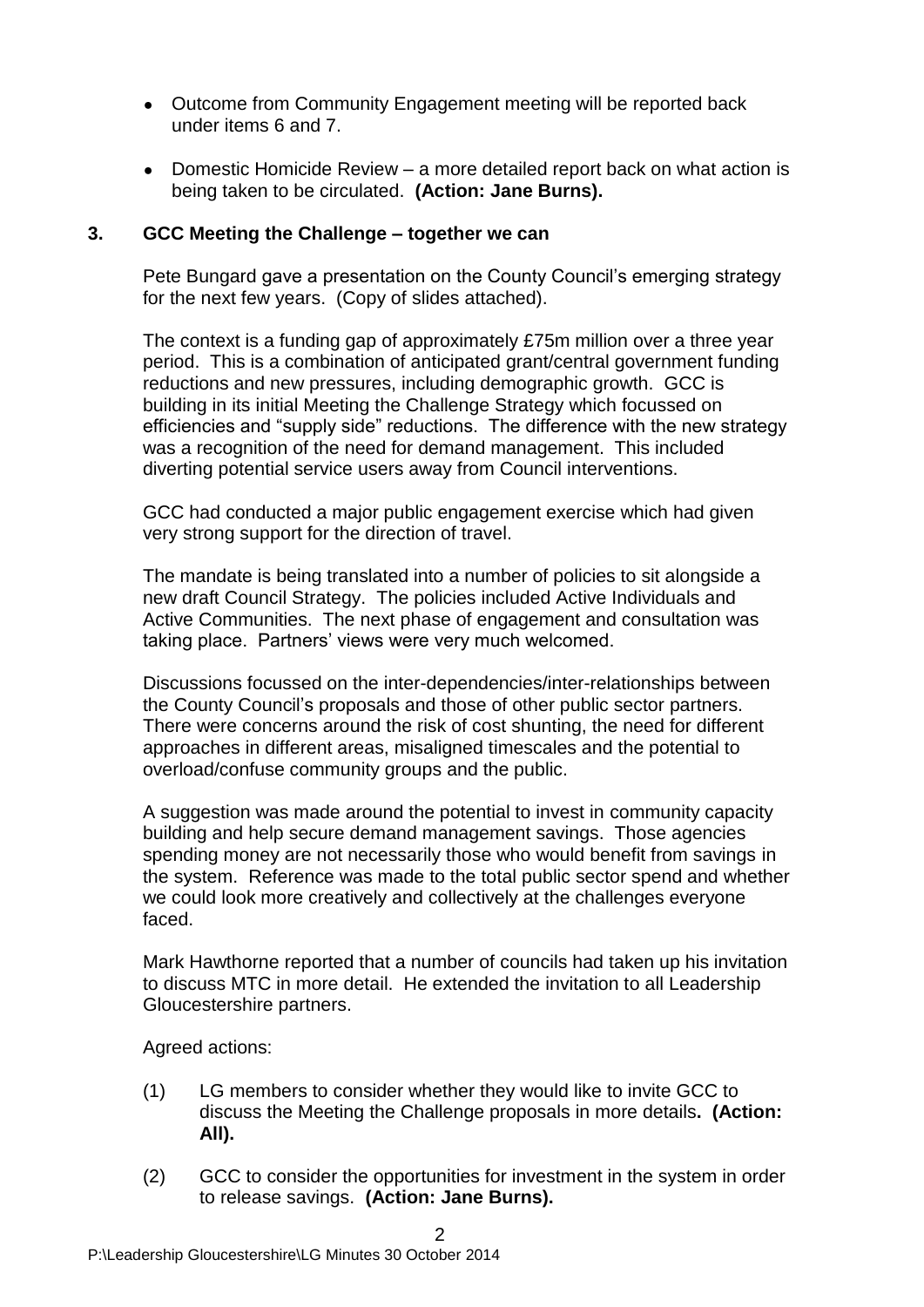## **4. Gloucestershire Local Growth Deal – a comparison with other LEPs**

Mark Hawthorne had commissioned an independent report from Shared Intelligence about the success of Gloucestershire's Growth Deal compared to other LEPs.

Simon Excell, Lead Commissioner Strategic Infrastructure from the County Council, summarised the report and the issues raised. Gloucestershire LEP is the fifth smallest in terms of resources and mid-range in terms of population.

Gloucestershire had secured a high per capita allocation for 2015/16, although the figure is marginally below average. Gloucestershire's "ask" was close to the amount awarded, unlike most other LEPs who received considerably less than they bid for. Gloucestershire's LEP is in the stronger category group with "shovel-ready" schemes approved for 2015/16.

The overall view was that Gloucestershire had performed well and determined its own local proprieties. The report itself provided useful assurance. The next round of funding was imminent – an issue which would be picked up at the next meeting of the Economic Growth Joint Committee on 31 October.

A question was raised about scrutiny of the report. This would be referred to the new Economic Growth Joint Scrutiny Committee.

## **Agreed actions:**

- (1) To refer the Shared Intelligence report to the Economic Growth Joint Scrutiny Committee. **(Action: Jane Burns).**
- (2) The list of schemes for the next round of bids will be circulated with the notes. **(Action: Simon Excell).**

#### **5. Devolution and Co-operation**

Paul James introduced the item which was prompted by a motion from the Labour Group on Gloucester City Council. He had been asked to talk to other local authorities about the benefits of and prospects for devolution within England, following the outcome of the Scottish Referendum.

A number of briefing papers have been produced including one by the Local Government Association.

[http://www.local.gov.uk/documents/10180/5533246/LGA+briefing+14+October](http://www.local.gov.uk/documents/10180/5533246/LGA+briefing+14+October+2014+UK+devolution.pdf/ac52c0df-fdf9-429d-986f-e6915bc35f7d) [+2014+UK+devolution.pdf/ac52c0df-fdf9-429d-986f-e6915bc35f7d](http://www.local.gov.uk/documents/10180/5533246/LGA+briefing+14+October+2014+UK+devolution.pdf/ac52c0df-fdf9-429d-986f-e6915bc35f7d)

Discussion centred on the importance of focusing outside of main cities and regions. Gloucestershire had the benefit of co-terminosity with health, police, VCS, LEP and local government. Three suggestions were made about potential areas for further discussion – planning, Social Impact Bonds and skills. There was some interest in developing a proposition around skills and young people, possibly to submit as a pilot in due course. The DWP had already said they were interested in working differently. These would be pursued outside of the meeting.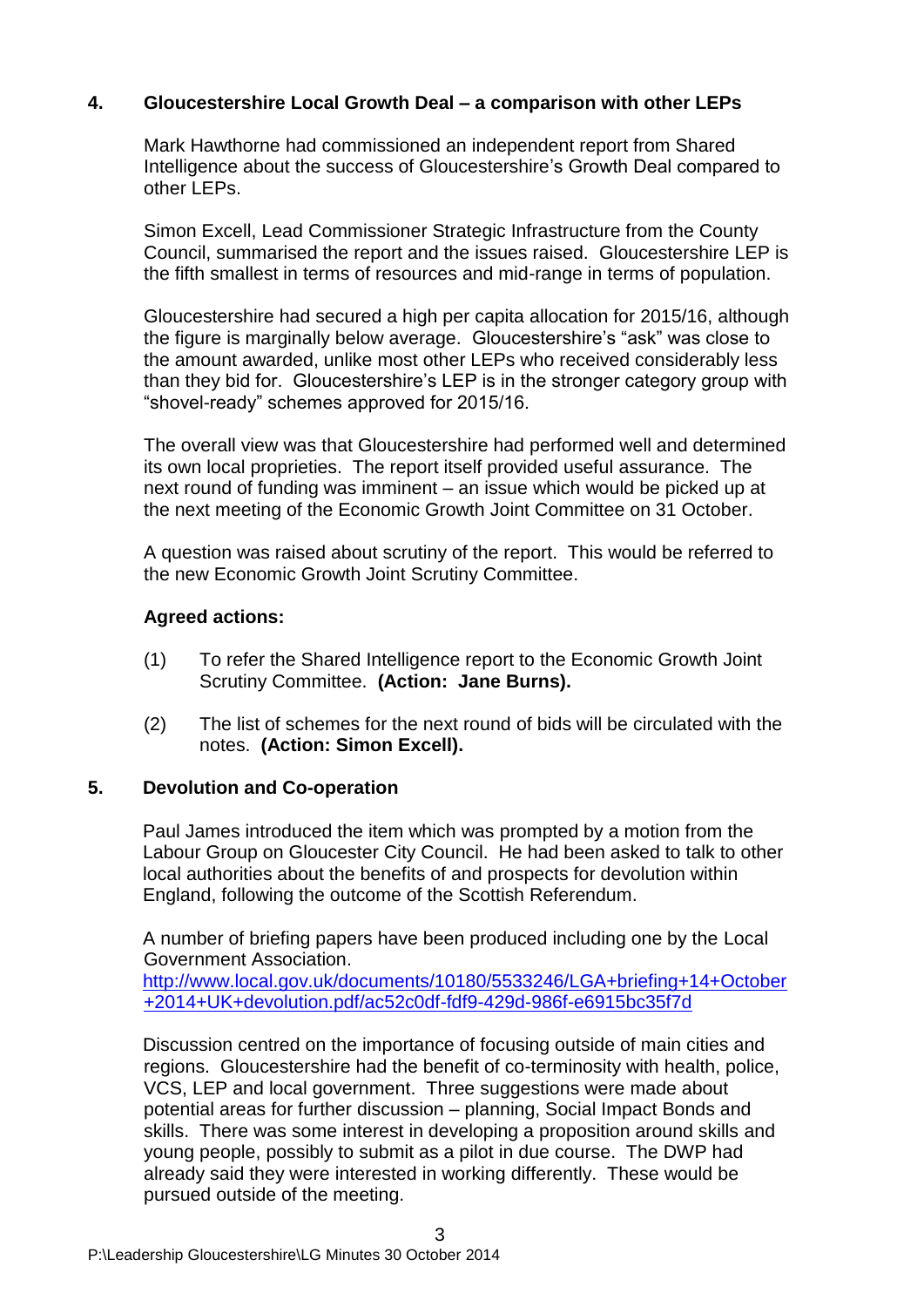Agreed actions:

(1) To commissioning work on a proposals around skills. **(Action: Jane Burns).**

## **6. Managing Demand – working with Communities and 7. Feedback from recent Health and Wellbeing Boards.**

Items 6 and 7 were taken together.

Mary Hutton reported back from recent Health and Wellbeing Boards. Facilitated Board development around systems leadership is continuing, with a focus on two local areas. The Joint Health and Wellbeing Strategy is being taken forward through five key activities, each with a Board lead. Discussions continued on the Better Care Fund Submission. Mentoring support had been provided to improve the "story". The Local Area Team had now merged with Thames Valley. The decision seemed at odds with the concept of local areas!

Mary introduced a report on "Enabling Active Communities". This had been considered and endorsed by the Health and Wellbeing Board on 29 October. The report provided an overview of work that had been undertaken to explore how the Gloucestershire Health and Social Care Community can enable active communities so that they can become stronger and more sustainable; and in turn improve the health and wellbeing of local people,. The proposed approach had been informed by discussion held across GCCG, GCC and partners. In parallel, flowing from its Meeting the Challenge work, GCC has been working to clarify its own thinking about community capacity building and people accessing information, advice, guidance and services. This has resulted in two initial draft papers for further engagement entitled "Active Communities" and "Active Individuals".

The purpose of bringing the report to Leadership Gloucestershire was to extend the conversation to a wider group of partners, and to establish whether there was an appetite to work together on this.

Mary described in more details the approach outlined in the paper. This included the shared vision, the ambition, the starting point, Asset Based Community Development (ABCD), developing local solutions, creating a knowledgeable community, creating a culture of utilising opportunities and related work already underway. The Health and Wellbeing Board has agreed to set up a working group to take the thinking forward.

The discussion recognised the complexity of the issue. It covered a number of different perspectives and aspects of community capacity building and engagement. It was strongly recognised that "one-size fits all" is not appropriate in such a diverse county. There was support for more work on developing a proposition(s) which could then be considered by the group.

Agreed actions:

(1) All to consider appropriate representation on the working group to be established by the Health and Wellbeing Board**. (Action: All).**